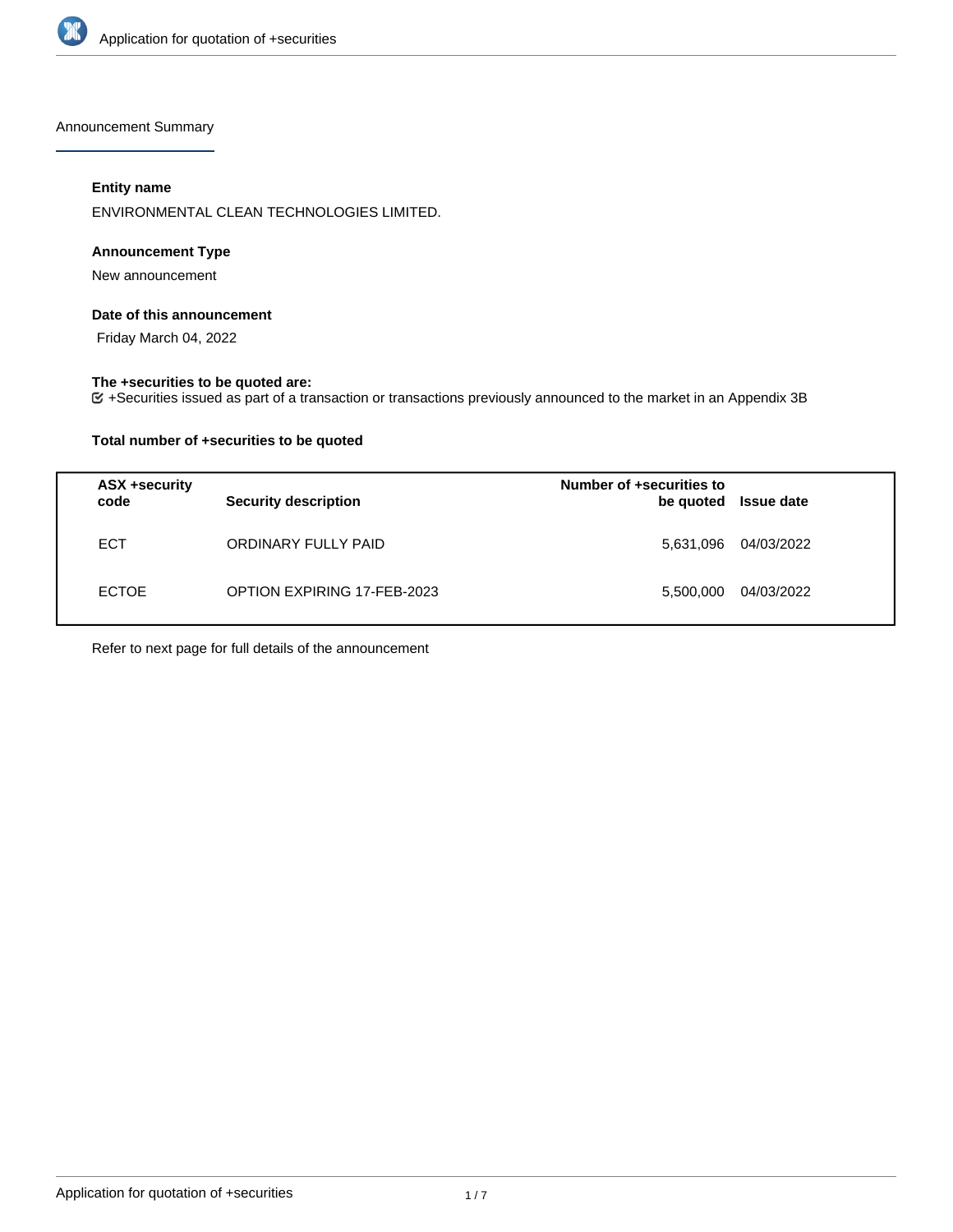

Part 1 - Entity and announcement details

## **1.1 Name of entity**

ENVIRONMENTAL CLEAN TECHNOLOGIES LIMITED.

We (the entity named above) apply for +quotation of the following +securities and agree to the matters set out in Appendix 2A of the ASX Listing Rules.

**1.2 Registered number type** ACN

**Registration number** 009120405

**1.3 ASX issuer code** ECT

**1.4 The announcement is**

New announcement

#### **1.5 Date of this announcement**

4/3/2022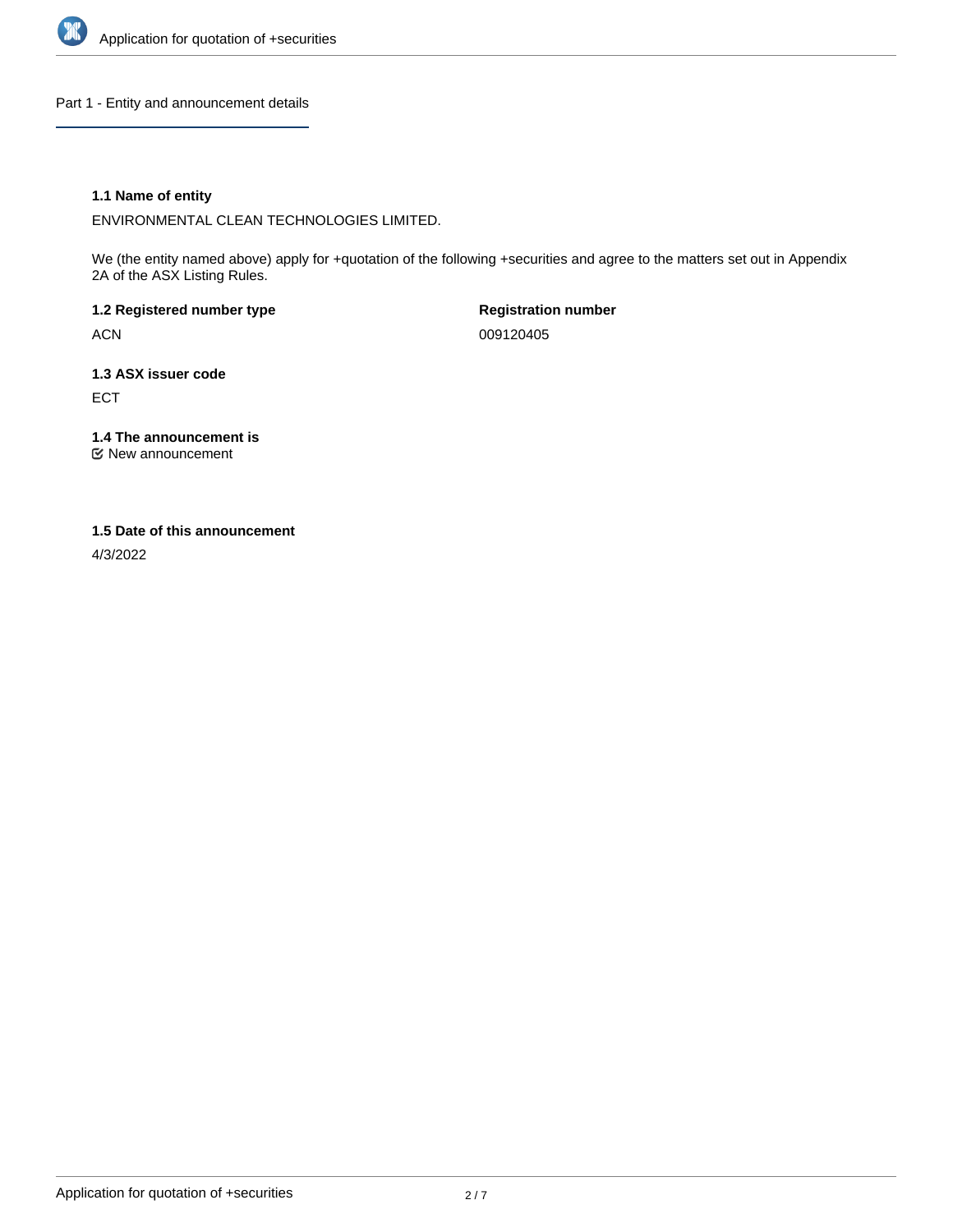

## Part 2 - Type of Issue

#### **2.1 The +securities to be quoted are:**

+Securities issued as part of a transaction or transactions previously announced to the market in an Appendix 3B

#### **Previous Appendix 3B details:**

| <b>Announcement Date and</b><br>Time | <b>Announcement Title</b>                   | Selected Appendix 3B to submit quotation<br>reguest |
|--------------------------------------|---------------------------------------------|-----------------------------------------------------|
| 03-Sep-2021 10:02                    | New - Proposed issue of securities -<br>ECT | A placement or other type of issue                  |

## **2.3a.2 Are there any further issues of +securities yet to take place to complete the transaction(s) referred to in the Appendix 3B?**

Yes

#### **2.3a.3 Please provide details of the further issues of +securities yet to take place to complete the transaction(s) referred to in the Appendix 3B**

None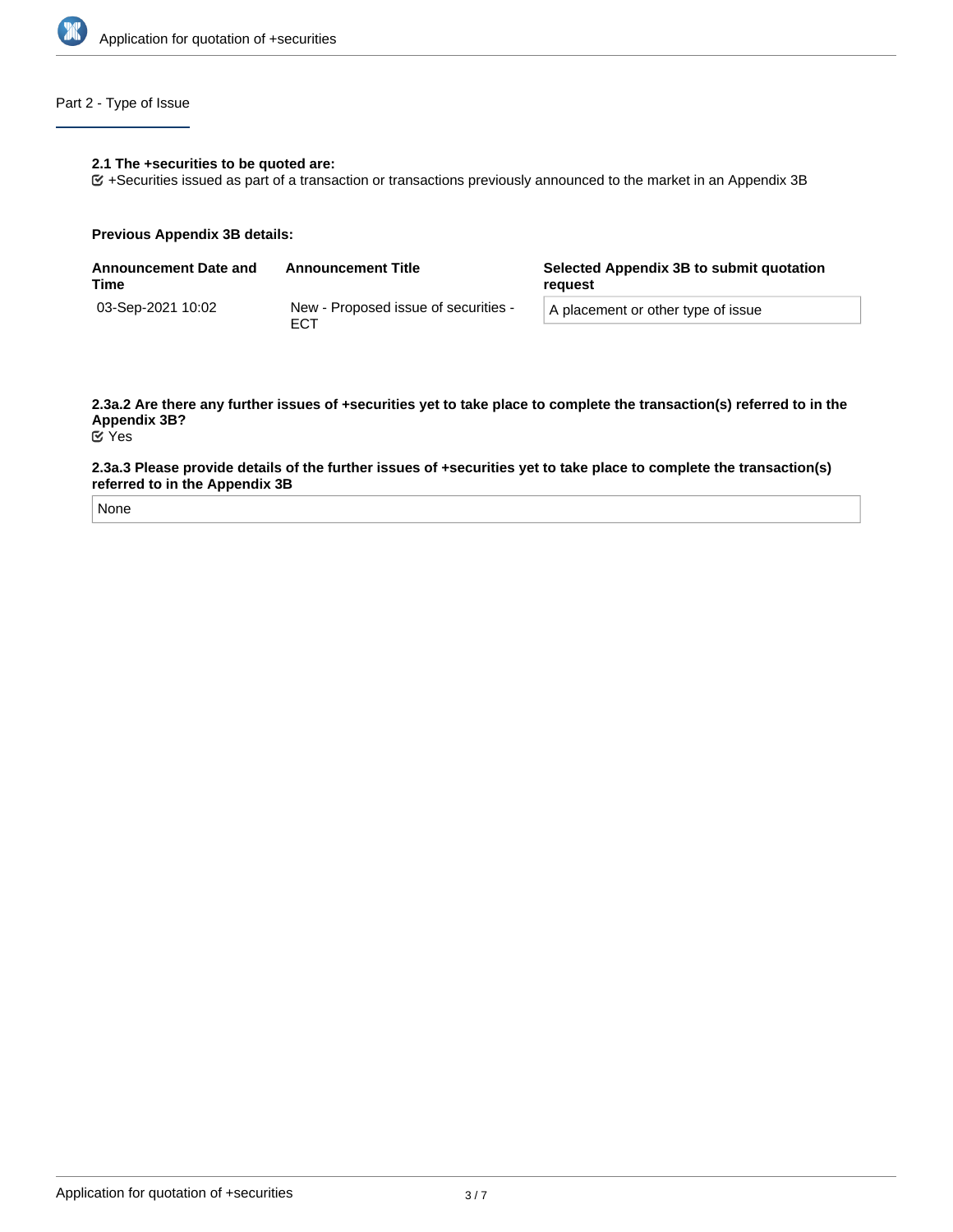

Part 3A - number and type of +securities to be quoted where issue has previously been notified to ASX in an Appendix 3B

#### Placement Details

**ASX +security code and description**

ECT : ORDINARY FULLY PAID

**Issue date**

4/3/2022

Distribution Schedule

**Provide a distribution schedule for the new +securities according to the categories set out in the left hand column including the number of recipients and the total percentage of the new +securities held by the recipients in each category.**

| Number of +securities held | <b>Number of holders</b> | Total percentage of +securities held<br>For example, to enter a value of 50%<br>please input as 50.00 |
|----------------------------|--------------------------|-------------------------------------------------------------------------------------------------------|
| $1 - 1,000$                |                          | %                                                                                                     |
| $1,001 - 5,000$            |                          | $\%$                                                                                                  |
| $5,001 - 10,000$           |                          | %                                                                                                     |
| 10,001 - 100,000           |                          | $\%$                                                                                                  |
| 100,001 and over           |                          | $\%$                                                                                                  |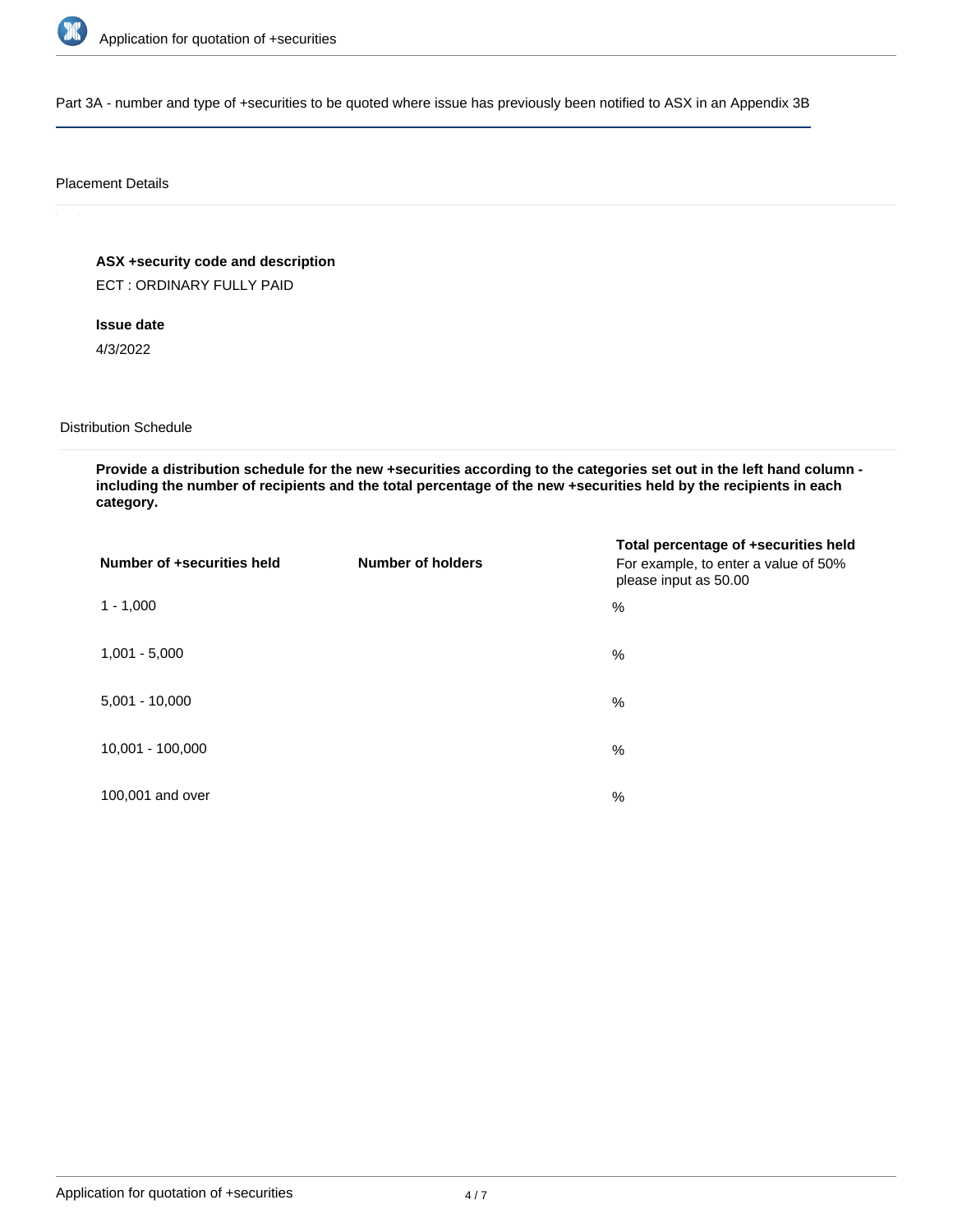

Issue details

| Number of +securities to be quoted<br>5,631,096                                       |                                        |  |
|---------------------------------------------------------------------------------------|----------------------------------------|--|
| Are the +securities being issued for a cash consideration?<br>$\mathfrak{C}$ Yes      |                                        |  |
| In what currency is the cash consideration being paid?                                | What is the issue price per +security? |  |
| AUD - Australian Dollar                                                               | AUD 0.01000000                         |  |
| Any other information the entity wishes to provide about the +securities to be quoted |                                        |  |

# **ASX +security code and description**

ECTOE : OPTION EXPIRING 17-FEB-2023

## **Issue date**

4/3/2022

## Distribution Schedule

**Provide a distribution schedule for the new +securities according to the categories set out in the left hand column including the number of recipients and the total percentage of the new +securities held by the recipients in each category.**

| Number of +securities held | <b>Number of holders</b> | Total percentage of +securities held<br>For example, to enter a value of 50%<br>please input as 50.00 |
|----------------------------|--------------------------|-------------------------------------------------------------------------------------------------------|
| $1 - 1,000$                |                          | %                                                                                                     |
| $1,001 - 5,000$            |                          | %                                                                                                     |
| $5,001 - 10,000$           |                          | %                                                                                                     |
| 10,001 - 100,000           |                          | %                                                                                                     |
| 100,001 and over           |                          | %                                                                                                     |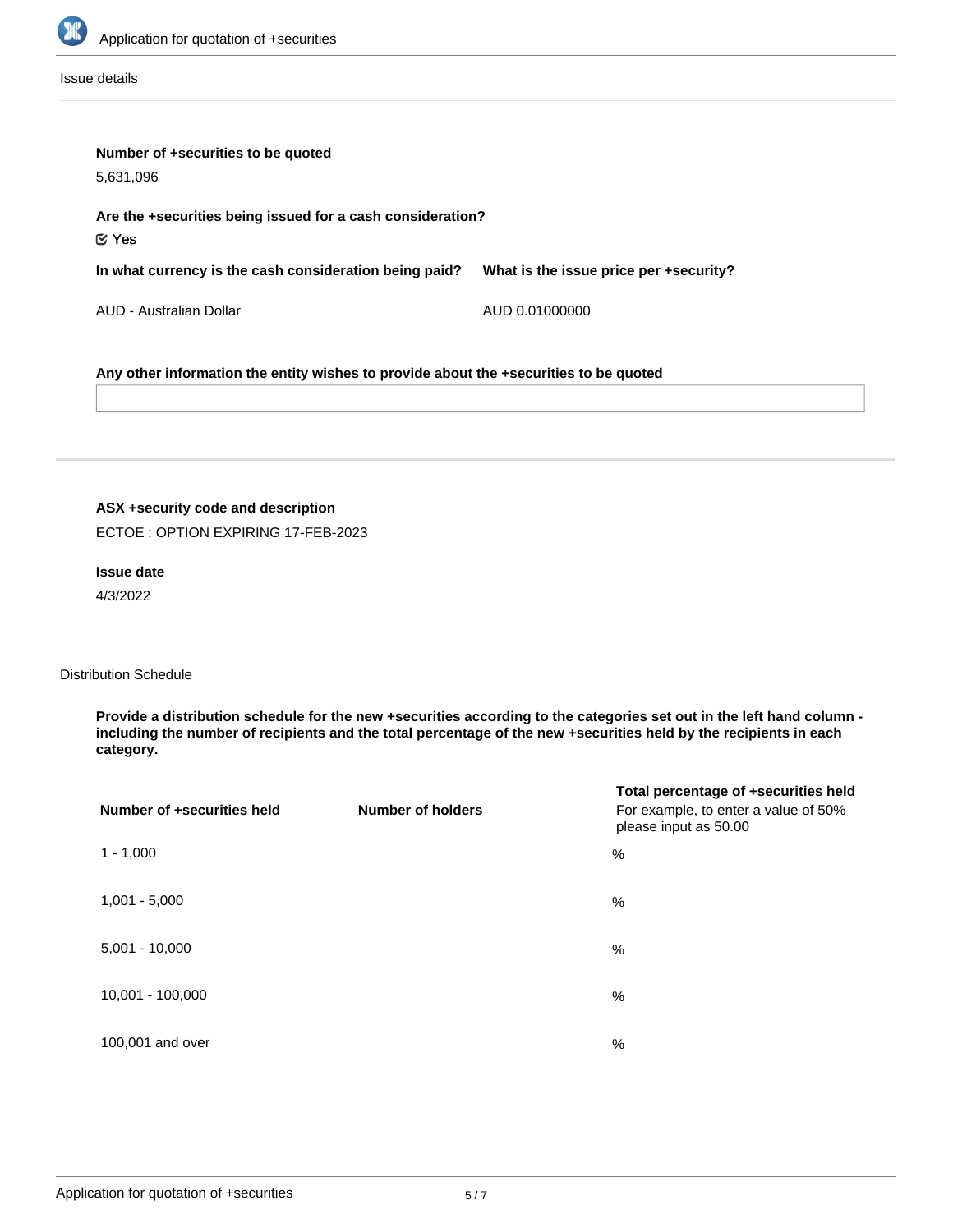

Issue details

## **Number of +securities to be quoted**

5,500,000

**Are the +securities being issued for a cash consideration?**

No

**Please describe the consideration being provided for the +securities**

Free attaching options as part of the conversion of promissory notes.

**Please provide an estimate (in AUD) of the value of the consideration being provided per +security for the +securities to be quoted**

0.000000

## **Any other information the entity wishes to provide about the +securities to be quoted**